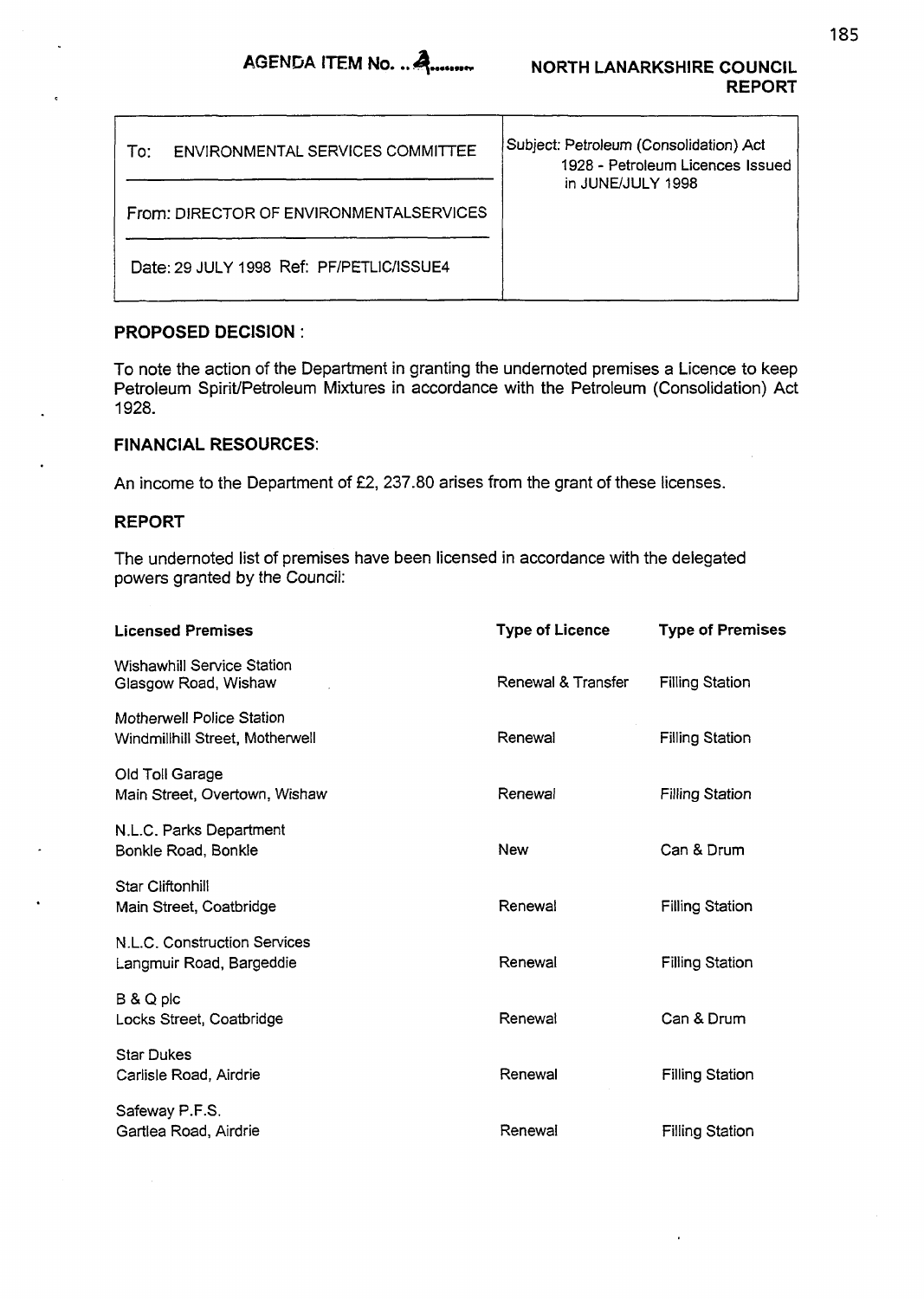| <b>Imperial Works</b><br>Martyn Street, Airdrie                  | Renewal            | Can & Drum             |
|------------------------------------------------------------------|--------------------|------------------------|
| <b>Riggend Filing Station</b><br>Stirling Road, Riggend, Airdrie | Renewal            | <b>Filling Station</b> |
| L.F. Hood Ltd.<br>Bo'ness Road, Chapelhall                       | Renewal            | <b>Filling Station</b> |
| <b>Wilson Road Garage</b><br>Newhouse, Motherwell                | Renewal            | <b>Filling Station</b> |
| Sighthill Garage<br>Edinburgh Road, Newhouse                     | Renewal            | <b>Filling Station</b> |
| West End Garage<br>Airdrie Road, Plains                          | Renewal            | <b>Filling Station</b> |
| Asda P.F.S.<br>Main Street, Coatbridge                           | Renewal            | <b>Filling Station</b> |
| St. Joseph's Cemetery<br>Dykehead Road, Shotts                   | Renewal            | Can & Drum             |
| <b>New Monklands Cemetery</b><br>Condorrat Road, Glenmavis       | Renewal            | Can & Drum             |
| MAS (Britain)<br>East Shawhead, Coatbridge                       | Renewal            | Can & Drum             |
| Save Service Station Airdrie<br>Alexander Street, Airdrie        | Renewal            | <b>Filling Station</b> |
| Fleming & Taylor (Airdrie) Ltd.<br>Callon Street, Airdrie        | Renewal            | Can & Drum             |
| <b>Townhead Garage</b><br>Motherwell Street, Airdrie             | Renewal            | <b>Filling Station</b> |
| Old Monklands Cemetery<br>Woodside Street, Coatbridge            | Renewal            | Can & Drum             |
| North Road Filling Station<br>Stirling Road, Airdrie             | Renewal            | <b>Filling Station</b> |
| <b>Drumpellier Golf Course</b><br>Drumpellier Avenue, Coatbridge | Renewal            | Can & Drum             |
| Scotlab<br>Kirkshaws Road, Coatbridge                            | Renewal            | Can & Drum             |
| <b>Auld Cross Service Station</b><br>High Street, Airdrie        | Renewal & Transfer | <b>Filling Station</b> |
| Watson<br>High Street, Airdrie                                   | Renewal & Transfer | <b>Filling Station</b> |
| Manders Liquid Inks<br>Dykehead Road, Airdrie                    | Renewal            | Can & Drum             |

## **186**

 $\frac{1}{\sqrt{2}}$